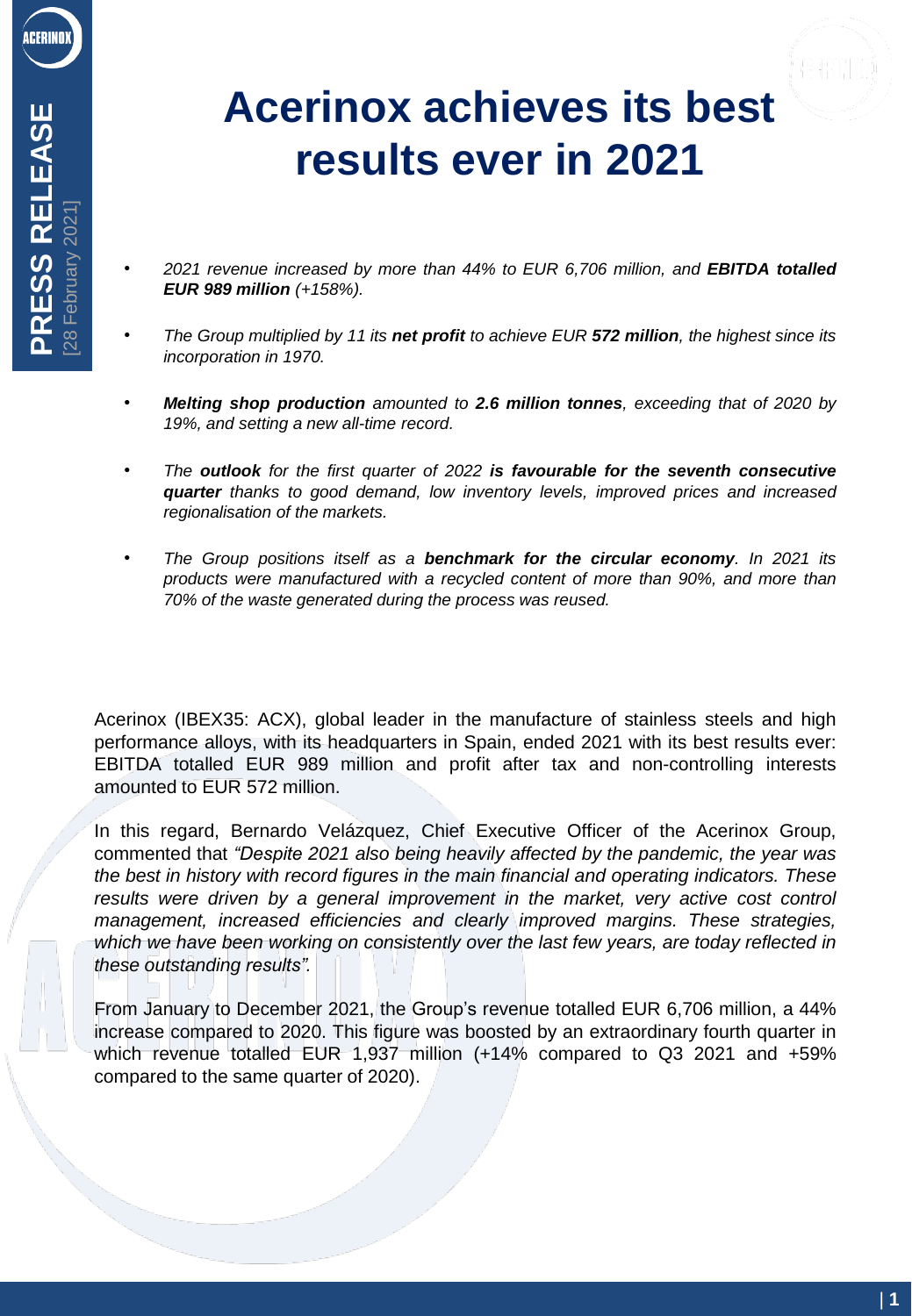

Group EBITDA reached EUR 989 million in 2021, 2.6 times higher than that of 2020 and setting a new record in the history of Acerinox. Fourth quarter EBITDA amounted to EUR 318 million, 2.4 times the gross operating profit in the fourth quarter of 2020. At 31 December 2021, the EBITDA margin on sales had increased to 15%.

Between January and December 2021, the Group recognised a net profit (after tax and non-controlling interest) of EUR 572 million, EUR 523 million more than in 2020. In the last quarter of 2021, net profit totalled EUR 198 million, 11 times higher than that of the same period in 2020.

Cash generation - one of the priorities in the Group's Strategic Plan - also performed outstandingly well. At 31 December 2021, operating cash flow totalled EUR 388 million.

At 2021 year-end, net financial debt had decreased to EUR 578 million, reducing the Group's debt by EUR 194 million during the year, and thus giving rise to a net debt ratio of 0.58 times EBITDA. Of the total net debt recognised at 31 December 2021, EUR 465 million related to green loans, of which EUR 385 million were signed during the year.

*"The good demand outlook, lower import pressures in the main markets due to high shipping costs and trade defence measures, low inventory levels and improved prices enable us to be optimistic for the first half of 2022",* concluded Bernardo Velázquez, CEO of Acerinox.

Acerinox cannot determine the consequences of the current geopolitical tensions, although its direct exposure in the region is very limited, with sales of less than 0.5%.

## **Increase in production in both divisions**

In 2021, the Acerinox Group's melting shop production totalled 2,619,000 tonnes, 19% higher compared to 2020 and the highest figure recognised in its history.